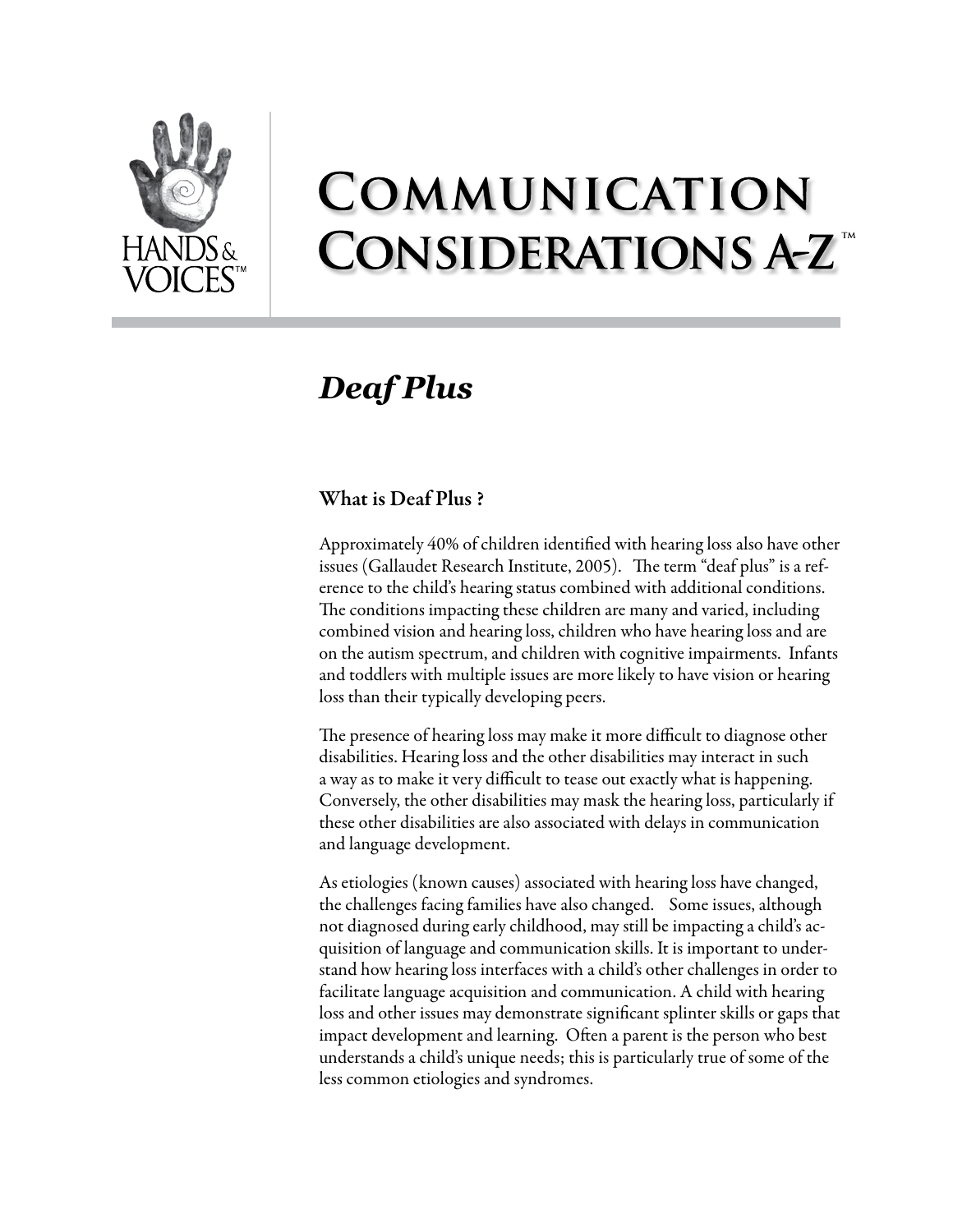## 2. What issues are at the forefront of Deaf Plus?

It is vital that the uniqueness of each child be honored and respected. Intervention strategies should be focused on the child's strengths and on supporting the whole child. In order to support a child's communication system, there must be an understanding of all of the issues and how they impact other areas of development. The way the child learns is more than the sum of all of the challenges faced.

Families with children who are deaf and hard of hearing with other conditions also face unique challenges. Financial concerns are often heightened due to medical and educational interventions which are required. In addition to the typical challenges presented by technology related to the hearing loss, these families often have added technology and equipment issues (i.e. walkers, assistive communication devices, and medical interventions such as feeding tubes). Schedules often become very tight as a child receives multiple therapies or intervention services. Parents may not know any other parents who are faced with the same set of challenges and thus feel very alone.

Few assessment instruments are appropriate for this population, and appropriate assessments are important for setting appropriate expectations and determining strategies to support communication development. If expectations are too low the child is not provided with appropriate learning opportunities. If expectations are too high the child's progress will not be honored. Educational placement is of particular concern as there is no "perfect" program for these children. Programs for the deaf and hard of hearing often do not have staff with expertise needed to address a child's other issues, while programs focusing more on physical or cognitive issues often do not have professionals skilled in communicating with deaf and hard of hearing children. A team approach is vital for these children so that all of their issues are addressed.

Although the incidence of children who are deaf and hard of hearing and have other issues is quite high, there is very limited information available in the literature about this population. Often these children are excluded from research studies, due to the variability in the population. This is a very diverse group of children with widely varying needs.

## 3. What should every parent or professional know about Deaf Plus?

All children communicate; it is the responsibility of parents and professionals to figure out how and what a child is communicating and build on that skill. Affirm what the child is doing and acknowledge the communication that is present. If formal language is not yet present, or is only emerging, it is important to look at the early communicative stages and determine what and how a child is communicating.

The blending of methodologies and technologies is often required as communication is tailored for each child. Receptive language may rely on one communication system while expressive language may be strongest in another. For example, a child may be a good hearing aid user and rely on audition for receptive language, but may need sign for expressive language.

The development of communication takes time and patience. "Wait time," which exceeds that typically needed by children who are deaf and hard of hearing, is often crucial for these children.